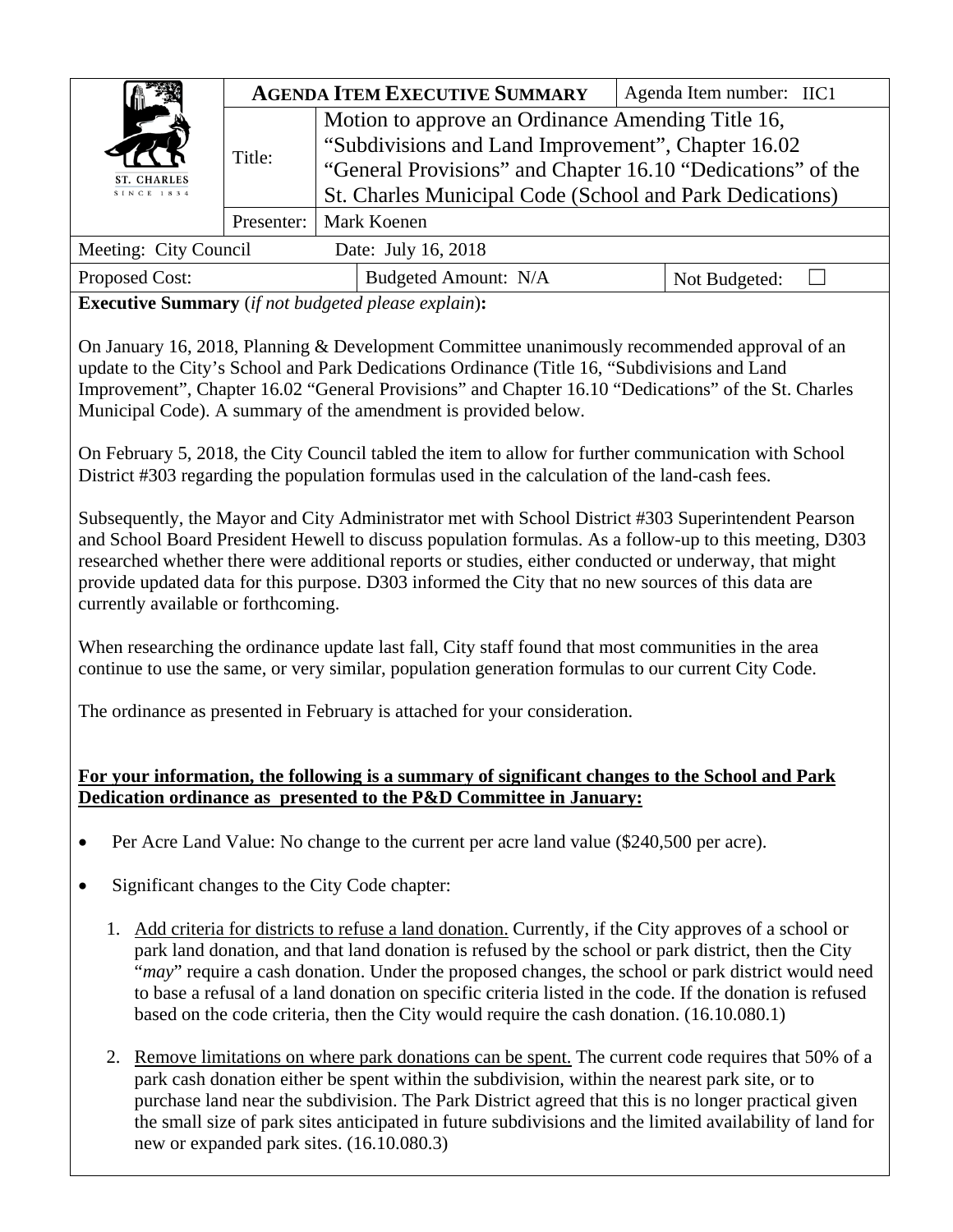- 3. Provide districts a 90 day period to respond to developer objections. For a developer objection to either the *per-acre land value* or the *subdivision population estimate*, the school and park districts would have 90 days to respond with their own appraisal or demographic study, or otherwise respond to the City. (This 90 days response time period would be listed in the code so that developers are aware of this early in the process and can plan accordingly). (16.10.090.2 & 16.10.110.B)
- 4. Regularly update the Per-Acre Land Value. The City and districts would cooperatively obtain a new per acre land value appraisal every 3 to 5 years, and determine whether it is appropriate to adjust the per acre land value, considering whether the value set by the city code is within the range of values set by other area municipalities, including those served by the park and school districts. (Having a record of a recent appraisal report will provide the City with a stronger basis to enforce the per acre value and may reduce interest in a developer objection.)(16.10.090.4)
- 5. Eliminate the Park Private Recreational Areas credit. Although this credit is common in other landcash ordinances, it is rarely considered or granted, except for very unique situations. Listing this credit in the ordinance can be misleading to developers, as it implies that the credit will be considered in all situations. Removing the credit from the code would still allow a developer to request a reduction through the PUD process; however the onus would be on the developer to work with the Park District and obtain their support before requesting this credit from the City through a PUD. (16.10.180)
- Misc. changes proposed by City staff:
	- 1. Update the approval process and conveyance procedures to match current practices.
	- 2. Clarify that subdivisions involving existing lots and dwellings receive a land-cash fee credit.
	- 3. Clarify that institutional uses (nursing home and assisted living facilities) are not dwellings and therefore are not subject to the land-cash ordinance. (A waiver of school fees for senior housing could be considered on a case-by-case basis as a developer objection to the population estimate.)
	- 4. Administrative changes to update Chapter 16.02.

**Attachments** (*please list*)**: Ordinance** 

# **Recommendation/Suggested Action** (*briefly explain*)**:**

Motion to approve an Ordinance Amending Title 16, "Subdivisions and Land Improvement", Chapter 16.02 "General Provisions" and Chapter 16.10 "Dedications" of the St. Charles Municipal Code (School and Park Dedications)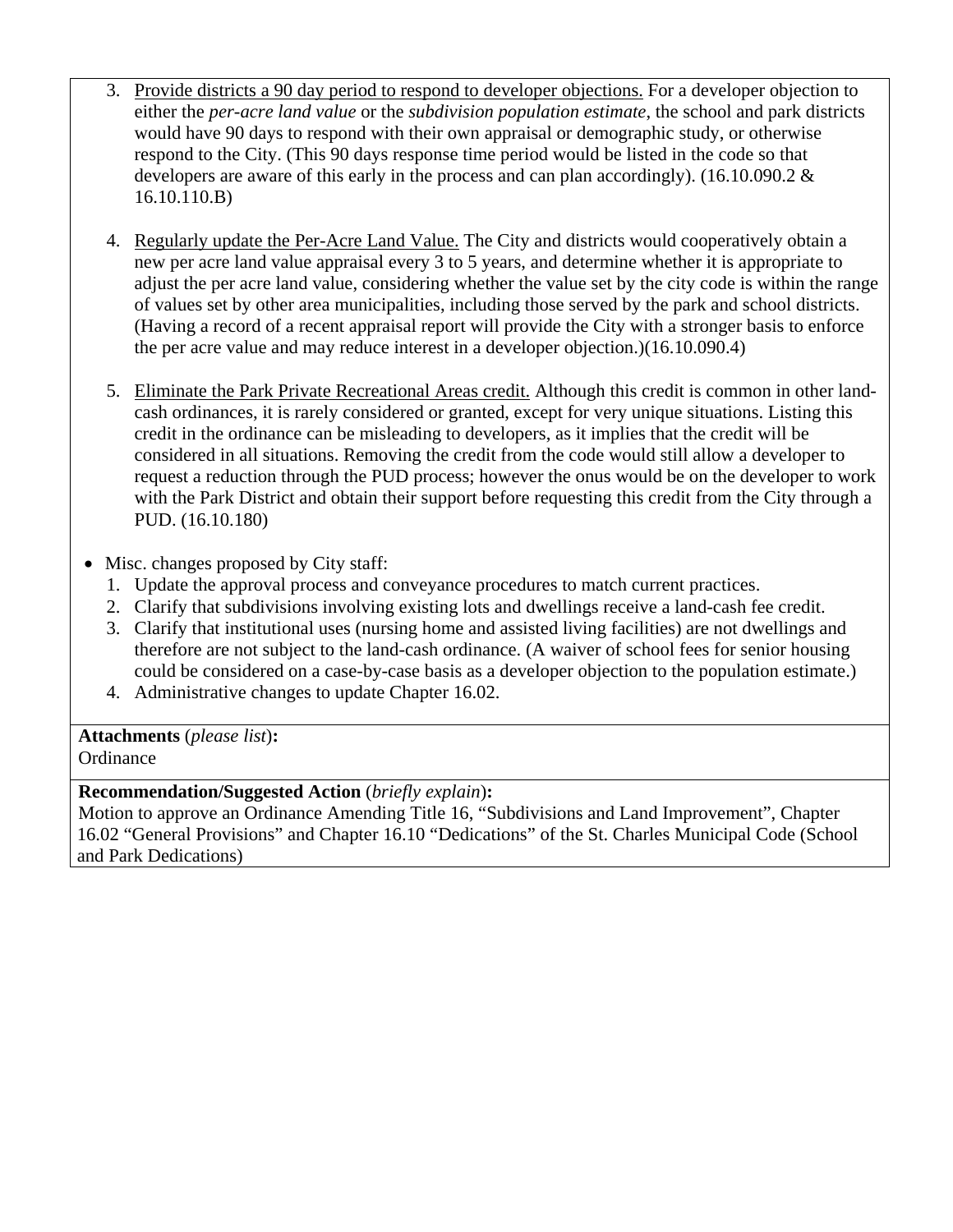# **City of St. Charles**

# **Ordinance No. 2018-M-\_\_\_\_**

# **An Ordinance Amending Title 16, "Subdivisions and Land Improvement", Chapter 16.02 "General Provisions" and Chapter 16.10 "Dedications" of the St. Charles Municipal Code (School and Park Dedications)**

WHEREAS, the Mayor and City Council of the City of St. Charles deems it is in the best interest of the City to amend the provisions of Chapter 16.02 "General Provisions" and Chapter 16.32 "Dedications" of Title 16, "Subdivisions and Land Improvements" of the St. Charles Municipal Code; and,

WHEREAS, the Planning and Development Committee of the City Council recommended approval of the amendment on or about January 16, 2018; and,

WHEREAS, the City Council of the City of St. Charles has received the recommendation of the Planning and Development Committee and has considered the same.

NOW, THEREFORE, BE IT ORDAINED by the City Council of the City of St. Charles, Kane and DuPage Counties, Illinois as follows:

1. That Title 16, "Subdivisions and Land Improvement", Chapter 16.02 "General Provisions" of the St. Charles Municipal Code be and is hereby deleted in its entirety and replaced by the attached Exhibit "A".

2. That Title 16, "Subdivisions and Land Improvement", Chapter 16.10 "Dedications" of the St. Charles Municipal Code be and is hereby deleted in its entirety and replaced by the attached Exhibit "B".

3. That after the adoption and approval hereof this Ordinance shall be (i) printed or published in book or pamphlet form, published by the authority of the Council, or (ii) within thirty (30) days after the adoption and approval hereof, be published in a newspaper published in and with a general circulation within the City of St. Charles.

PRESENTED to the City Council of the City of St. Charles, Kane and DuPage Counties, Illinois this  $\rule{1em}{0.15mm}$  of  $\rule{1em}{0.15mm}$  2018.

PASSED by the City Council of the City of St. Charles, Kane and DuPage Counties, Illinois this  $\rule{1em}{0.15mm}$  of  $\rule{1em}{0.15mm}$  2018.

APPROVED by the Mayor of the City of St. Charles, Kane and DuPage Counties, Illinois this  $\rule{1em}{0.15mm}$  of  $\rule{1em}{0.15mm}$  2018.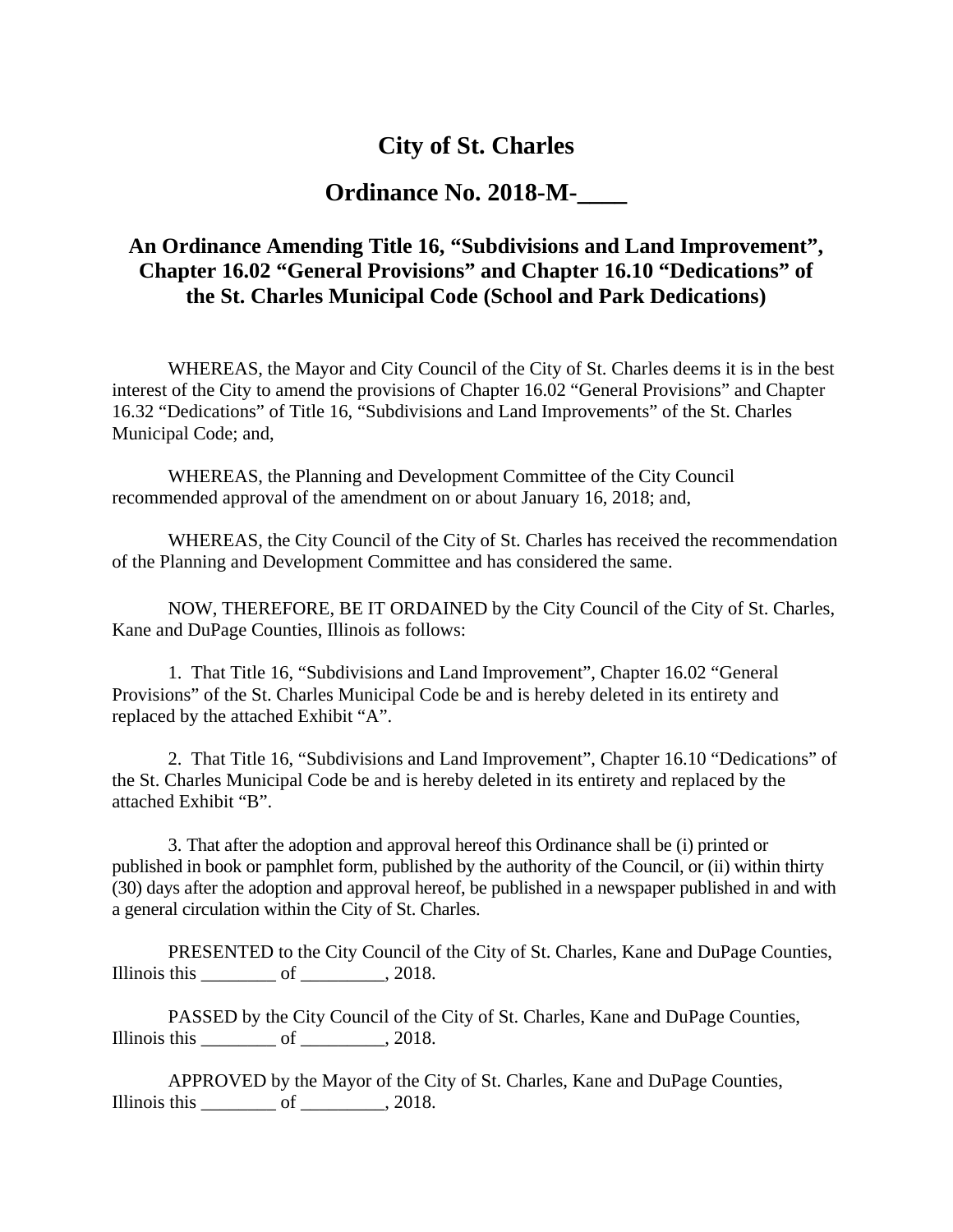Raymond P. Rogina, Mayor

\_\_\_\_\_\_\_\_\_\_\_\_\_\_\_\_\_\_\_\_\_\_\_\_\_\_\_\_\_\_\_\_\_\_

Attest:

\_\_\_\_\_\_\_\_\_\_\_\_\_\_\_\_\_\_\_\_\_\_\_\_ City Clerk/

COUNCIL VOTE: Ayes: Nays: Absent: Abstain:

APPROVED AS TO FORM:

City Attorney

DATE: \_\_\_\_\_\_\_\_\_\_\_\_\_\_\_\_\_\_\_\_

\_\_\_\_\_\_\_\_\_\_\_\_\_\_\_\_\_\_\_\_\_\_\_\_\_\_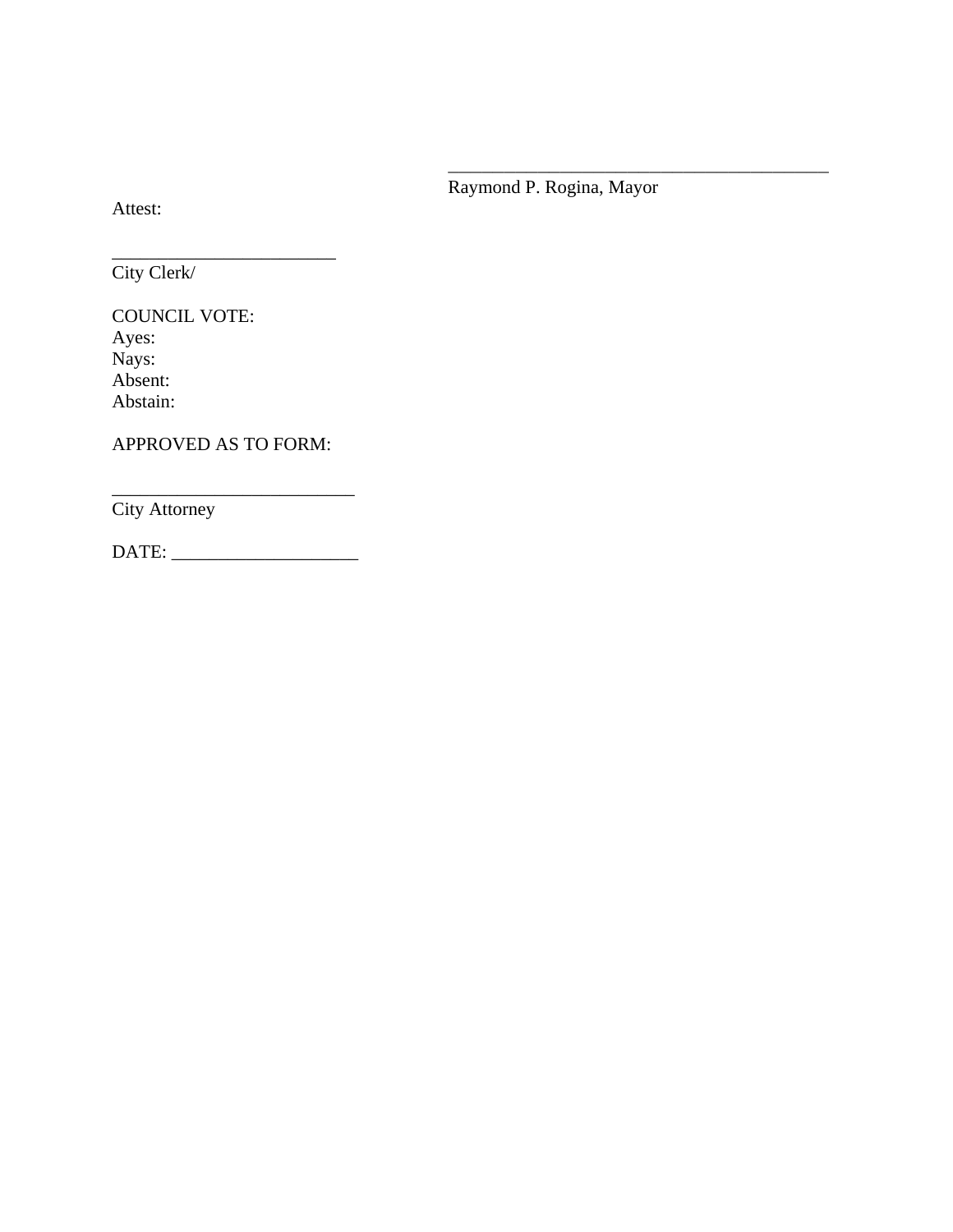## **Exhibit "A"**

### **Chapter 16.02, "General Provisions"**

#### 16.02.010 – Purpose

The purpose of this Title and subsequent regulation is as follows:

- A. To provide one of several means for carrying out the intent of the Comprehensive Plan, thus helping to insure sound, harmonious subdivision development and community growth, and to safeguard the interest of the homeowner, the Subdivider, the investor, and the City.
- B. To provide permanent assets to the City.
- C. To prevent scattered development beyond existing public utilities and prevent excessive development costs.
- D. To assure the development of land for optimum use with the highest possible standards of design and necessary protection against deterioration and obsolescence.
- E. To assure the orderly development of all land within the City.
- F. To limit and control the pollution of the environment that can be caused by inadequate or incomplete urban development.
- G. To provide common grounds of understanding and a sound working relationship between the City and the Subdivider.
- H. To lessen congestion of streets and highways.
- I. To provide for adequate light and air.
- J. To facilitate adequate provisions for transportation, water, storm water management, sewerage, schools, and other public necessities.
- K. To ensure proper legal description and proper monumenting of subdivided land.
- L. To coordinate new subdivision design within the design of the City as a whole.

#### 16.02.020 – Validity and Applicability

A. No plat of any subdivision shall be entitled to record in the recorder's office, or have any validity, until it has been approved in the manner prescribed in this Title.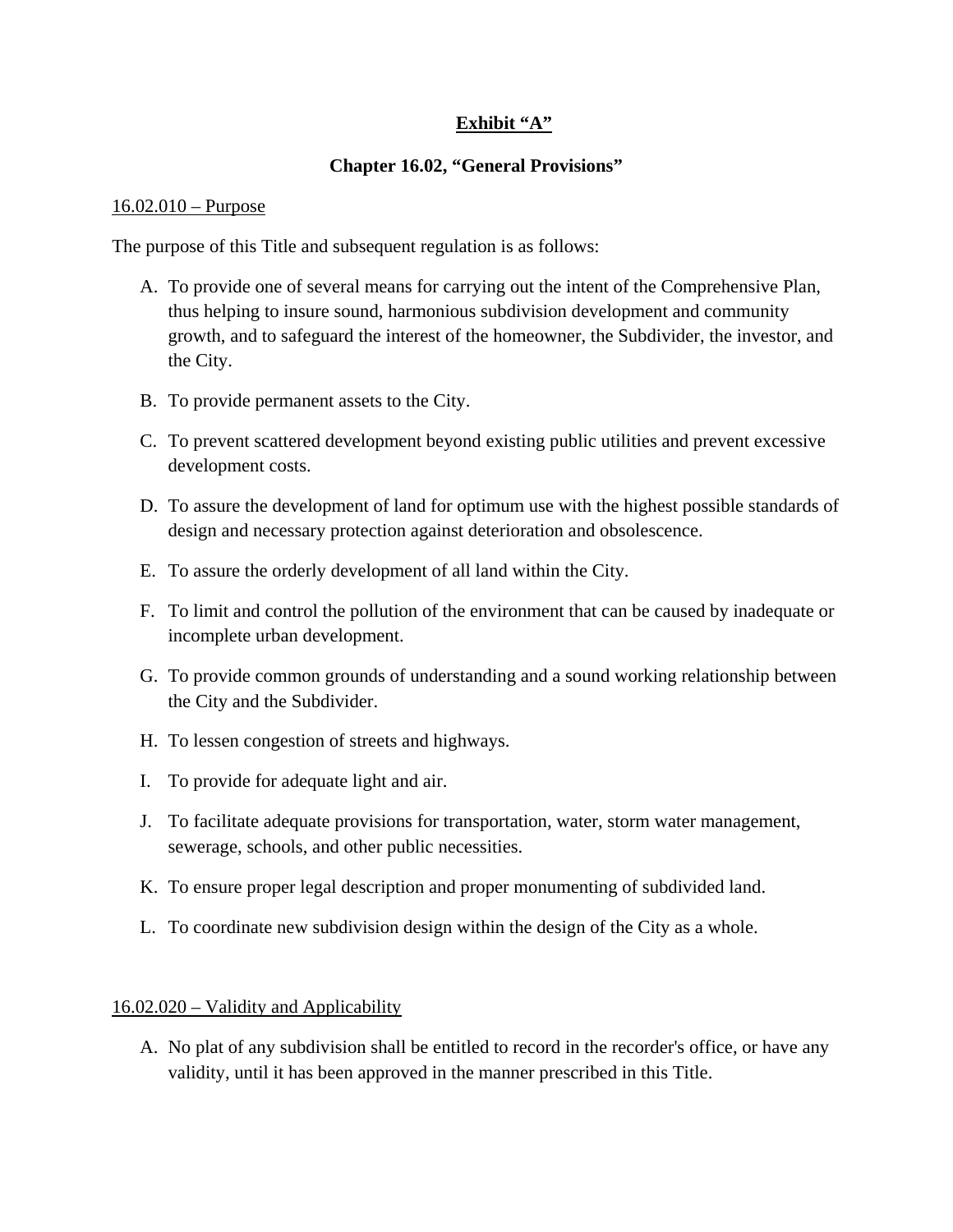- B. No parcel of land may be conveyed for the purpose of creating a new residential dwelling lot without said parcel begin established as a lot pursuant to approval of a plat of subdivision in the manner prescribed in this Title, unless said parcel was previously subdivided, pursuant to a Subdivision Plat approved by the City of St. Charles and recorded with the County Recorder of Deeds.
- C. Lots of Record that were lawfully conveyed prior to September 17, 2012 that meet the minimum lot width and area requirements of the applicable zoning district in which it is located shall be considered valid lots for purposes of this title.
- D. Parcels of land may be conveyed for the purpose of modifying lot size or configuration, provided the conveyance does not create a greater number of buildable residential lots, based on the applicable zoning district in which it is located, than currently exist within the boundary of the subdivision (either as existing subdivided lots or valid Lots of Record under Item C. above.)

## 16.02.030 – Comprehensive Plan

A. Adopted.

An official Comprehensive Plan, containing an official map, dated September 3, 2013 has been adopted by the City, pursuant to the powers granted by the Illinois Municipal Code, and shall be known as "the Comprehensive Plan of the City of St. Charles, Illinois." The comprehensive plan may be amended from time to time, pursuant to 65 ILCS 5/11-12-7.

B. Copies Available Upon Payment of Fee. Said official Comprehensive Plan shall be made available to all interested parties on the City website. A printed copy may be purchased for the cost of printing the document.

## $16.04.010 -$ Applicability

The provisions hereof shall be applicable to all subdivisions in the City of St. Charles and within all unincorporated areas lying within one and one-half miles of the corporate limits of the City of St. Charles, to the extent permitted by law. Subdivisions located within the future planning area jurisdiction of another municipality, pursuant to a Boundary Line Agreement with the City of St. Charles, shall not be subject to the provisions hereof.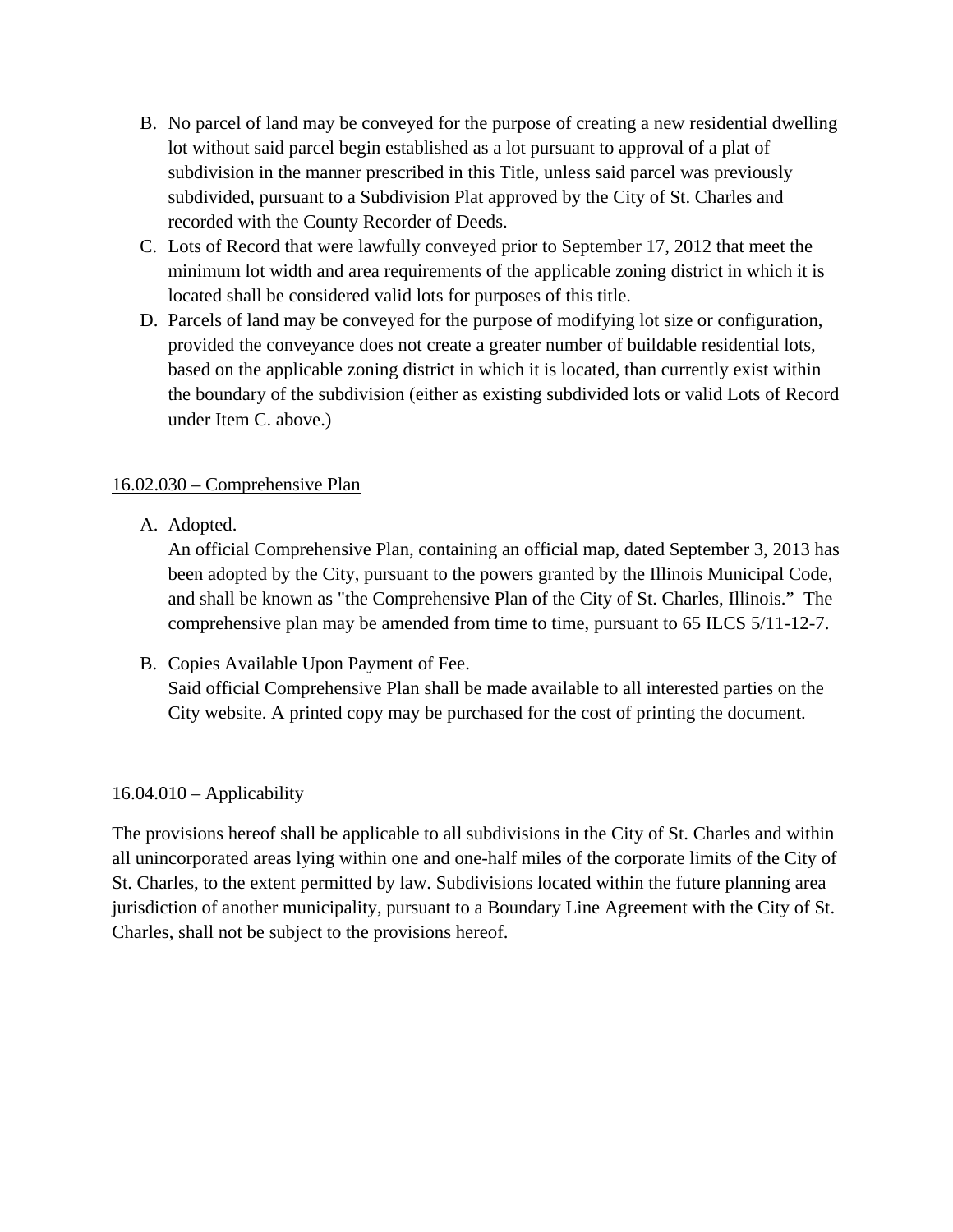## **Exhibit "B"**

### **16.10, "Dedications"**

### 16.10.010- Applicability

If any subdivision subject to the terms hereof is located outside of the corporate limits of the City of St. Charles, Illinois, and if the county in which the property is located has an ordinance which is more restrictive, or which would require a greater dedication or contribution than this chapter, as determined by the City, the ordinance of the county in which the property is located shall prevail where inconsistent with the less restrictive provisions hereof.

### 16.10.020- Amendments to Preliminary Plat

When a Preliminary Plat of a subdivision is amended, the required contribution of land or cash shall be recalculated for that portion of the subdivision which is amended, based on the estimated ultimate population thereof.

## 16.10.030- Indemnification of City required by School and Park district

By their acceptance of land or cash, or both, pursuant to the provisions hereof, the School District and the Park District as the case may be shall indemnify the City against any loss, cost or expense, including reasonable attorney's fees, arising out of, or on account of, any land or payments designated for said School District or Park District under the provisions of this chapter. Prior to the actual transfer of land or funds, the School District and the Park District each shall make the foregoing indemnity to the City in writing.

### 16.10.040 - Payment- Expense

By acceptance of land or cash, or both, pursuant to the provisions hereof, the School District or Park District as the case may be shall reimburse the City for all costs and expenses it incurs in connection with obtaining the land or cash required by this chapter. Payment of said amount shall be made to the City within 30 days of the park or School District's a) receipt of the land or cash as provided herein, or b) the receipt of an invoice from the City, whichever occurs later.

### 16.10.050- Dedication of park lands and school sites, or contribution of fees in lieu thereof required

The Subdivider shall dedicate land for park and school sites on the Final Plat of Subdivision, or shall contribute cash in lieu of actual land dedications, or a combination of both at the option of the City, and School District or Park District, as applicable, in accordance with the requirements hereof.

### 16.10.060 - Requirements for park land dedications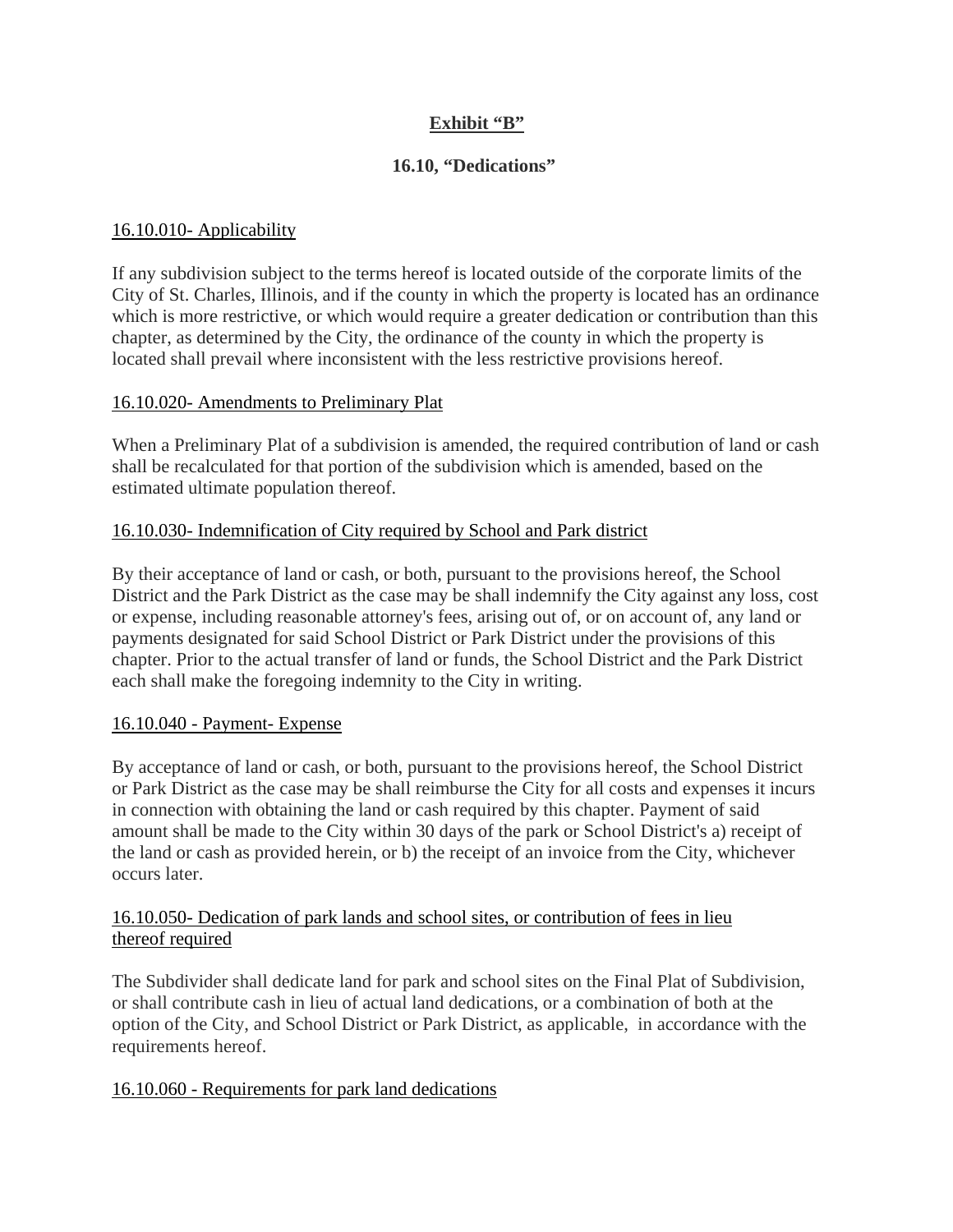### A. Calculation of Requirement

The estimated ultimate population of a proposed subdivision shall bear directly upon the amount of land required to be dedicated for park purposes. The minimum requirement shall be ten (10) acres of land per one thousand (1,000) of ultimate population in accordance with the standards hereinafter set forth.

- **Types of Park Sites Minimum Desirable Site Area Minimum Acreage per 1,000** Mini-Parks 1.0 acre 0.5 acres Neighborhood Parks 5.0 to 10.0 acres 2.0 acres Community Parks 25 acres or more 2.5 acres TOTAL 10.0 acres
- B. Park Site Size and Location Standards

The size, location and shape of the park land to be dedicated shall be subject to the approval of the City Council as part of the Preliminary Plat. Prior to City Council approval of the Preliminary Plat, the City shall have received a letter from the Park District board approving the location and acreage of any park land to be dedicated. The suitability of land to be dedicated for park sites shall be evaluated by the Plan Commission and City Council according to the following standards:

- 1. The site should be essentially regular in shape to facilitate maintenance and to provide the optimum opportunity for recreational use.
- 2. The site should not be located on a major road when such a location would present a traffic hazard to park users.
- 3. The site should not include storm water retention or detention facilities except those provided to serve the park site and shall not be subject to frequent flooding.
- 4. The site should have soil and topographic conditions suitable to accommodate the anticipated facilities, including but not limited to parking areas, play fields, tennis courts, playground equipment, or other recreational facilities.
- 5. The site should be located in the approximate center of the residential area to be served wherever possible, and adjacent to a school site where consistent with the school site requirements hereof.

### 16.10.070 - Requirements for school site dedication

A. Calculation of Requirement

The estimated ultimate student population for grades K through 12 of the proposed subdivision shall bear directly on the amount of land required to be dedicated for school sites. The minimum requirement shall be .025 acres of land per elementary student, .0389 acres of land per middle school student, and .072 acres of land per high school student in accordance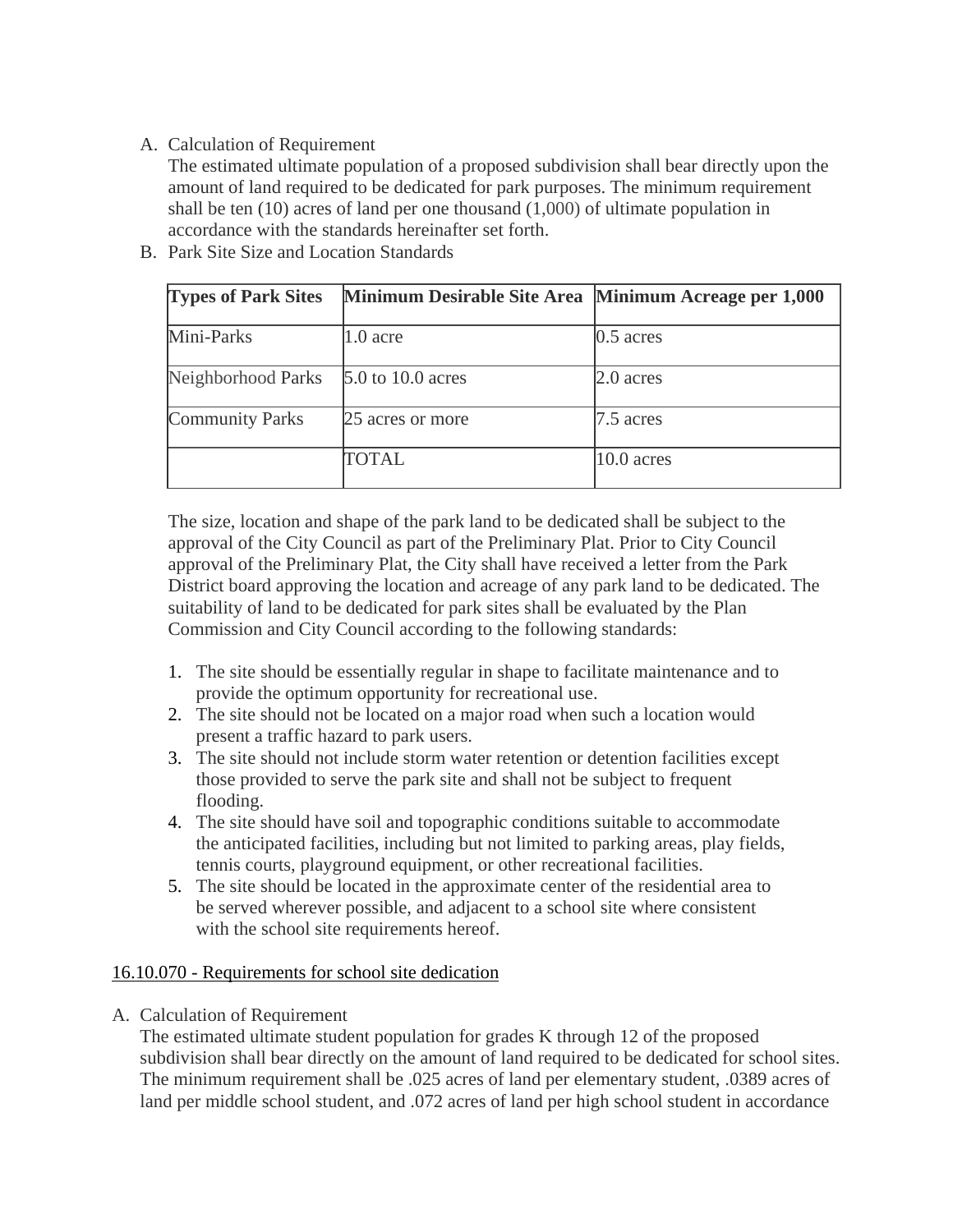with the standards hereinafter set forth.

| <b>Type of School Site</b> | <b>Maximum Students per School Minimum Acres/Site</b><br><b>Site</b> |           |
|----------------------------|----------------------------------------------------------------------|-----------|
| Elementary $K - 5$         | 600                                                                  | 15 acres  |
| Middle School              | 900                                                                  | 35 acres  |
| <b>High School</b>         | 1500                                                                 | 108 acres |

B. School Site Size and Location Standards

The location and shape of the school land to be dedicated shall be subject to the approval of the City Council as part of the Preliminary Plat. Prior to City Council approval of the Preliminary Plat, the City shall have received a letter from the School District board of education approving the location and acreage of any school land to be dedicated. The suitability of land to be dedicated for school sites shall be evaluated by the Plan Commission and City Council according to the following standards:

- 1. The site should be essentially regular in shape, to allow the proper design of the school building, playgrounds, and parking areas.
- 2. The site should not be located on a major road when such a location would present a traffic hazard to school children.
- 3. The site should not include storm water retention or detention facilities except those provided to serve the school site and shall not be subject to frequent flooding.
- 4. The site should have suitable soil and topographic conditions for the construction of a school building, parking lot, and other necessary facilities.
- 5. The site should be located in the approximate center of the residential area to be served wherever possible.

## 16.10.080- Criteria for requiring a cash contribution in lieu of park and school land

A. When Cash Contribution Required

When the subdivision is small and the resulting site is too small to be practical, or when available land is inappropriate for park or school sites, or when park or school sites have already been provided, the City Council may require the payment of cash contributions in lieu of the required land. The City Council shall determine whether land or cash will be required when it approves the Preliminary Plat, and shall consider the recommendation of the appropriate Park or School District in making such determinations. The Park or School District may refuse a land donation based upon the following criteria:

- 1. The land is not needed in the proposed location for the type of dedication site being proposed.
- 2. The configuration of the site, location within the development, size of the site, or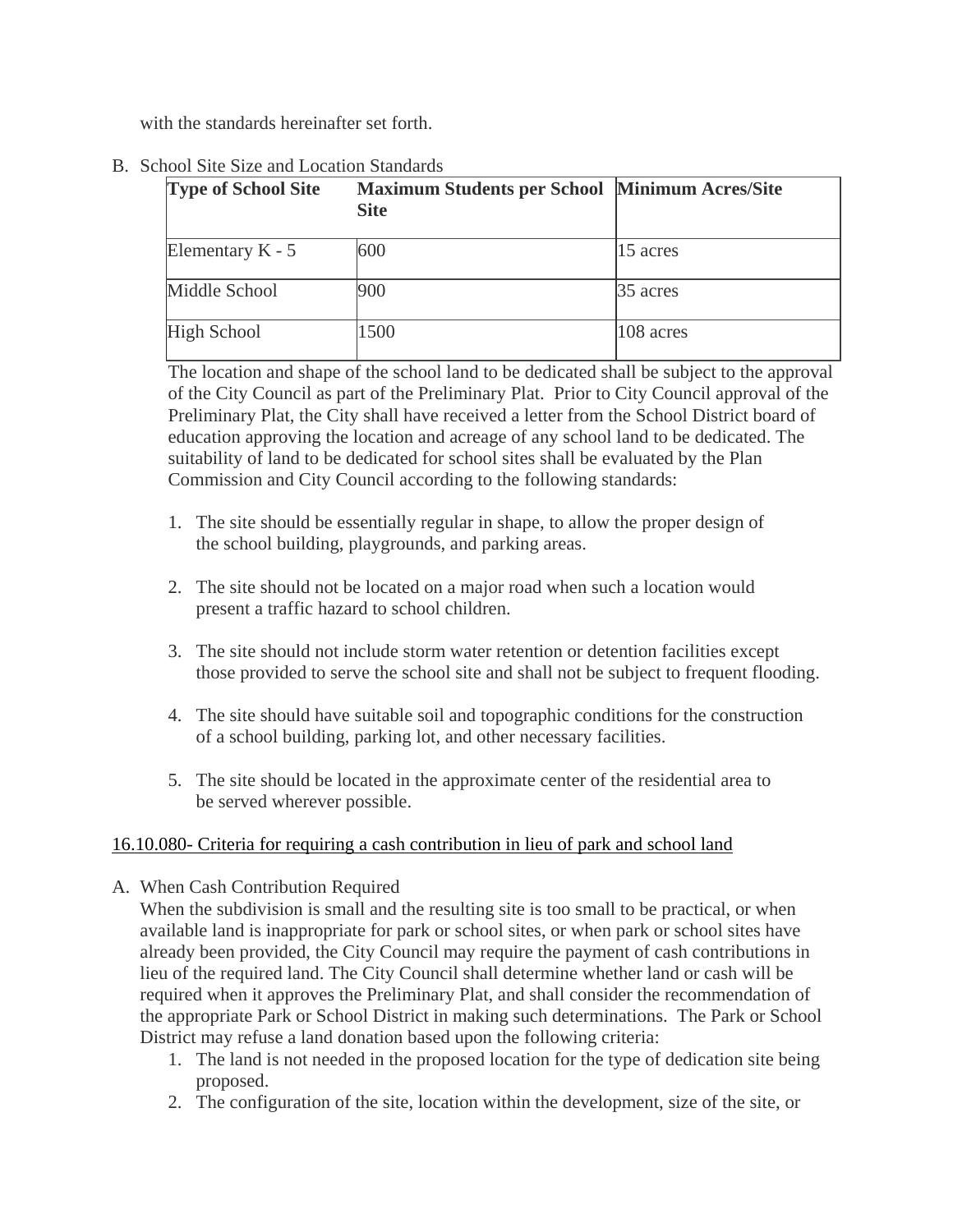function of the property (wetland, rolling topography, detention, retention) is not appropriate, based on the district's needs for site or facilities in the area of the subdivision.

3. Access to the site is not conducive to use of the site as public land. When the Park District or School District has refused a land contribution based on these criteria, the City Council shall require a cash contribution.

### B. Payment of Park Contribution

For subdivisions platted in multiple phases, the per dwelling unit cash contribution in lieu of, or in addition to, park land, as may be applicable, shall be paid for the entire phase to be developed, prior to issuance of the first building permit for the applicable phase. For subdivisions platted in a single phase, the per dwelling unit cash contribution in lieu of, or in addition to, park land, as may be applicable, shall be paid for the entire subdivision prior to issuance of the first building permit. The applicable per dwelling unit cash contribution shall be paid directly to the Park District and held in a segregated account. All such payments made to the Park District under this Section are to be spent solely in accordance with paragraph 3 below. The City shall not issue a building permit until it receives an original receipt of payment executed by the treasurer of the Park District.

- C. Use of Contribution by Park District
	- 1. The cash contribution in lieu of park land shall be used solely for the acquisition of park land which will serve the immediate or future needs of the residents of the subdivision for which the contribution was received, or the improvement of existing park land which will serve such needs; provided, however, any expenditure of funds for land or improvements shall satisfy all applicable statutory criteria.
	- 2. For subdivisions for which a combination of land dedication and cash contribution has been received, the Park District shall spend a portion of the cash contribution to improve the land dedication site within the subdivision, with the improvements to be determined by the Park District. For subdivisions platted within the City limits, the Park District shall spend one hundred percent (100%) of the contribution within the City limits; for subdivision platted outside the City limits but within the planning jurisdiction of the City, the Park District shall spend one hundred percent (100%) of the contribution within the planning jurisdiction of the City. The City Council may vary the requirements of this paragraph 2 if it finds that, based upon facts presented by the Park District, such variance will result in park facilities which will serve the immediate or future needs of the residents of the subdivision from which the contribution was received.
- D. Payment of School Contribution

For subdivisions platted in multiple phases, the per dwelling unit cash contribution in lieu of, or in addition to, school land, as may be applicable, shall be paid for the entire phase to be developed, prior to issuance of the first building permit for the applicable phase. For subdivisions platted in a single phase, the per dwelling unit cash contribution in lieu of, or in addition to, school land, as may be applicable, shall be paid for the entire subdivision prior to issuance of the first building permit. The applicable per dwelling unit cash contribution shall be paid directly to the School District and held in a segregated account. All such payments made to the School District under this Section are to be spent solely in accordance with paragraph 5 below. The City shall not issue a building permit until it receives an original receipt of payment executed by the treasurer of the School District.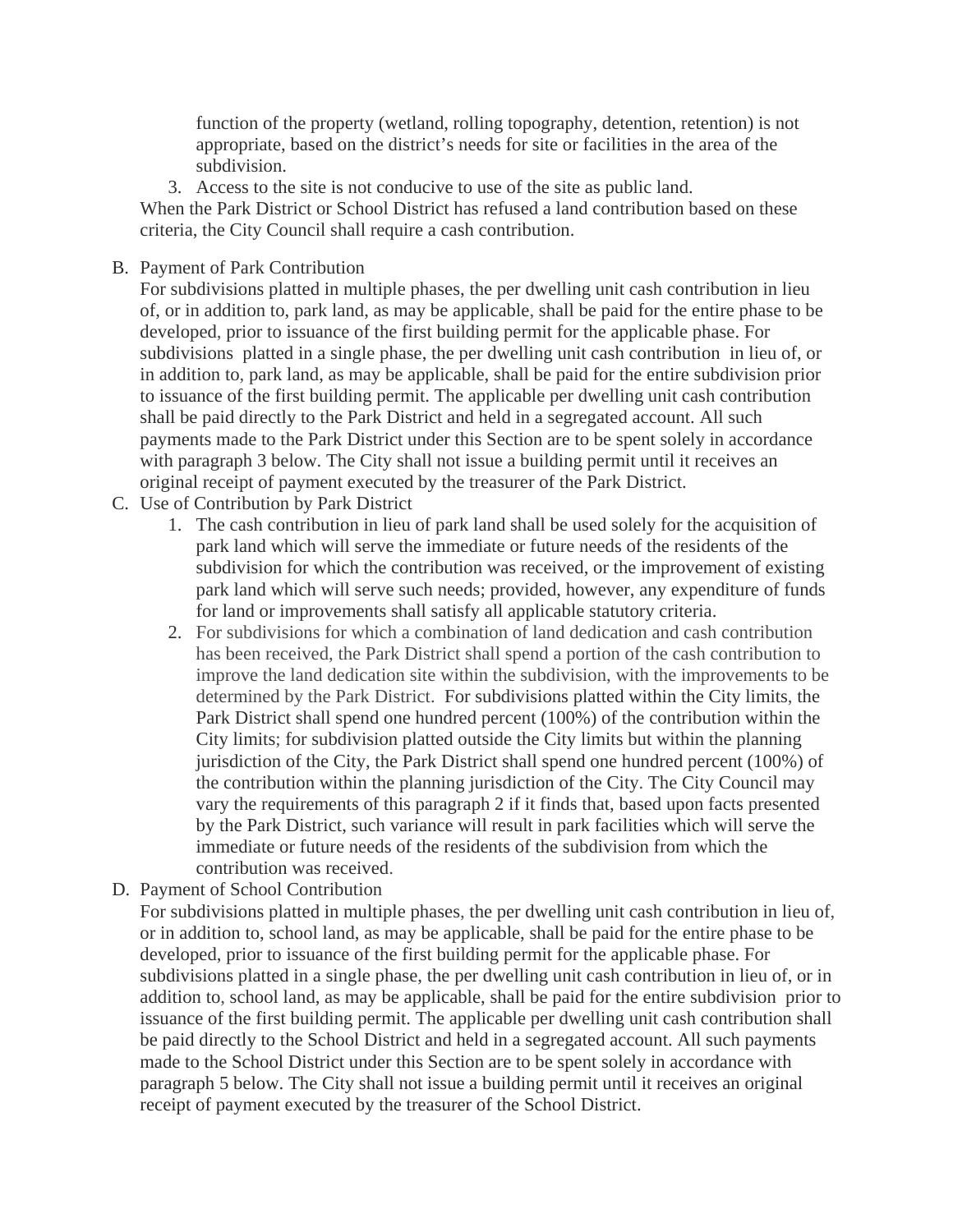- E. Use of Contribution by School District
	- The cash contribution in lieu of school land shall be used solely for the acquisition of land for a school site to serve the immediate or future needs of the residents from the subdivision for which the contribution was received, or for the improvement of any existing school site which will serve such needs provided, however, any expenditure of funds for school sites or improvements shall satisfy all applicable statutory criteria.
- F. Return of Contribution if not Expended If any portion of a cash contribution in lieu of park or school site land is not expended for the purposes set forth herein within ten (10) years from the date of receipt, it shall be refunded, together with accrued interest thereon, to the owners of record of all lots, except public land, in the subdivision for which such contribution is made. The refund shall be paid to the person who is the owner of record on the day which is the tenth anniversary of the receipt of such contribution. The amount of the refund due to each lot owner shall be equal to the amount of the original contribution, together with accrued interest thereon, divided by the total number of lots in the subdivision (excluding public land) for which the contribution was made. The City Council may permit one- year extensions of the ten-year restriction if the Park District or School District demonstrates that such funds have been allocated for an acquisition or improvement allowed herein, but have not been spent due to additional funds being necessary to complete such acquisition or improvement.
- G. Amount Applicable at Payment

All building permits issued shall be subject to the cash contributions applicable pursuant to Title 16 at the time of payment of the cash contributions, unless otherwise previously granted by the City Council through a planned unit development or annexation agreement. Any amendment to an approved Preliminary Plat, Final Plat of Subdivision, or Planned Unit Development shall require compliance with the then applicable cash in-lieu fees, to the extent that such amendment results in the calculation of a greater cash payment to the Park District and School District.

### 16.10.090 - Amount of cash contribution

The cash contribution in lieu of land shall be based on the fair market value of improved land within the subdivision, which shall be defined as the value of land with roads, curbs, gutters, sidewalks, storm and sanitary sewer, water and other utilities. The fair market value of improved land for subdivisions to be developed within the City is hereby determined to be two hundred forty thousand five hundred dollars (\$240,500.00) per acre, which shall be used in the calculation of the required cash contributions, except as follows:

- A. The fair market value for subdivisions to be developed outside the corporate limits of the City of St. Charles but within the City's 1 1/2 mile jurisdictional area is hereby determined to be one hundred seventy-five thousand dollars (\$175,000).
- B. If the Subdivider files a written objection to the use of the per acre value established herein, he shall submit an appraisal. Such appraisal shall show the fair market value of improved land in the area of the subdivision. The City shall notify the School District and the Park District of any objection and shall provide the School District and the Park District at least ninety (90) days to file their own appraisal or other response as they determine appropriate.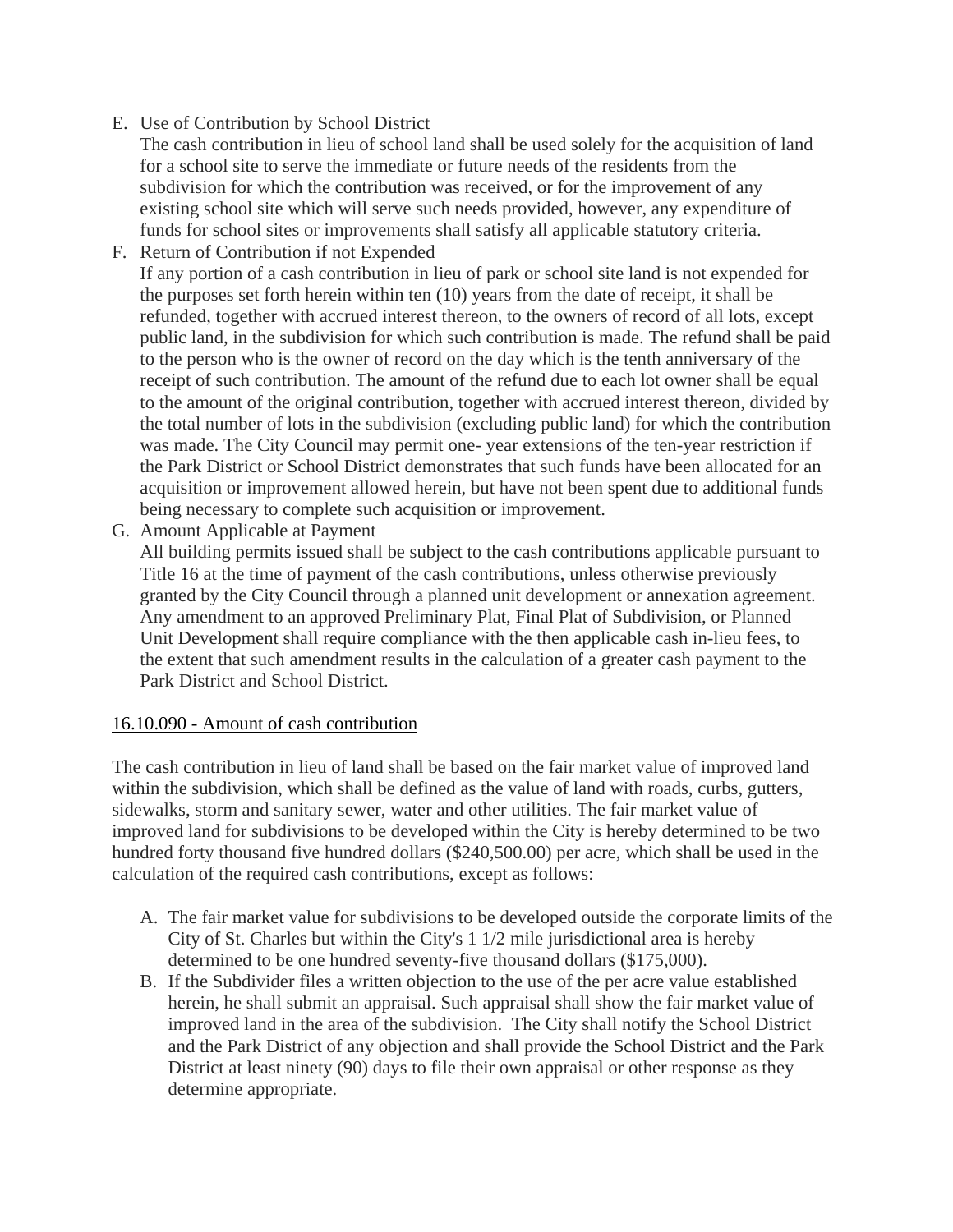- C. If the City Council determines that the specifics of the subdivision so warrant, it may require an appraisal. Final determination of the fair market value per acre of land shall be made by the City Council, based upon the appraisal or appraisals, and upon other information which may be submitted by the Park District, School District, or others. The Subdivider shall pay all appraisal fees.
- D. At least once every five (5) years, but not more often than every three (3) years, the City, in cooperation with the Park District and School District shall obtain an appraisal and review and if appropriate, adjust the value of land under this Ordinance. The City shall notify the School District and the Park District at the commencement of the process. In determining whether it is appropriate to adjust the value of land under this ordinance, the City shall consider whether the land value is within the range of values set by other area municipalities, including those municipalities served by the Park and School Districts.
- E. Any appraisal submitted under this section shall be prepared by a licensed Illinois State Real Estate Appraiser and shall be in the form of a report that conforms to the applicable requirements of the Uniform Standards of Professional Practice.

### 16.10.100- Criteria for requiring land and cash

There may be situations when a combination of land and a cash contribution in lieu of land are both necessary. At the time of Preliminary Plat approval, the City Council may require a combination of land and cash in any of the following situations:

- A. When a previously designated park or school site lies partly within and partly outside of a proposed subdivision and the acreage of the designated park or school site within the subdivision is less than the park or school site acreage required herein, the Subdivider shall contribute all of the designated park or school site lying within the proposed subdivision, and cash in lieu of the additional acreage needed to fulfill the requirements hereof.
- B. When part of a designated park or school site has already been acquired, and the land needed to complete it is less than the land required from the subdivision, then the Subdivider shall contribute the amount of land needed from the subdivision to complete the park or school site and cash in lieu of the additional acreage needed to fulfill the requirements hereof.
- C. When the Subdivider will be contributing certain park or school sites, and the balance of the required park or school site acreage would be too small or otherwise unsuitable for park or school sites, then the Subdivider shall contribute cash in lieu of the balance of the required school or park site acreage.

## 16.10.110- Calculation of estimated population

A. Calculation of Requirement

**Table of Estimated Ultimate Population Per Dwelling Unit**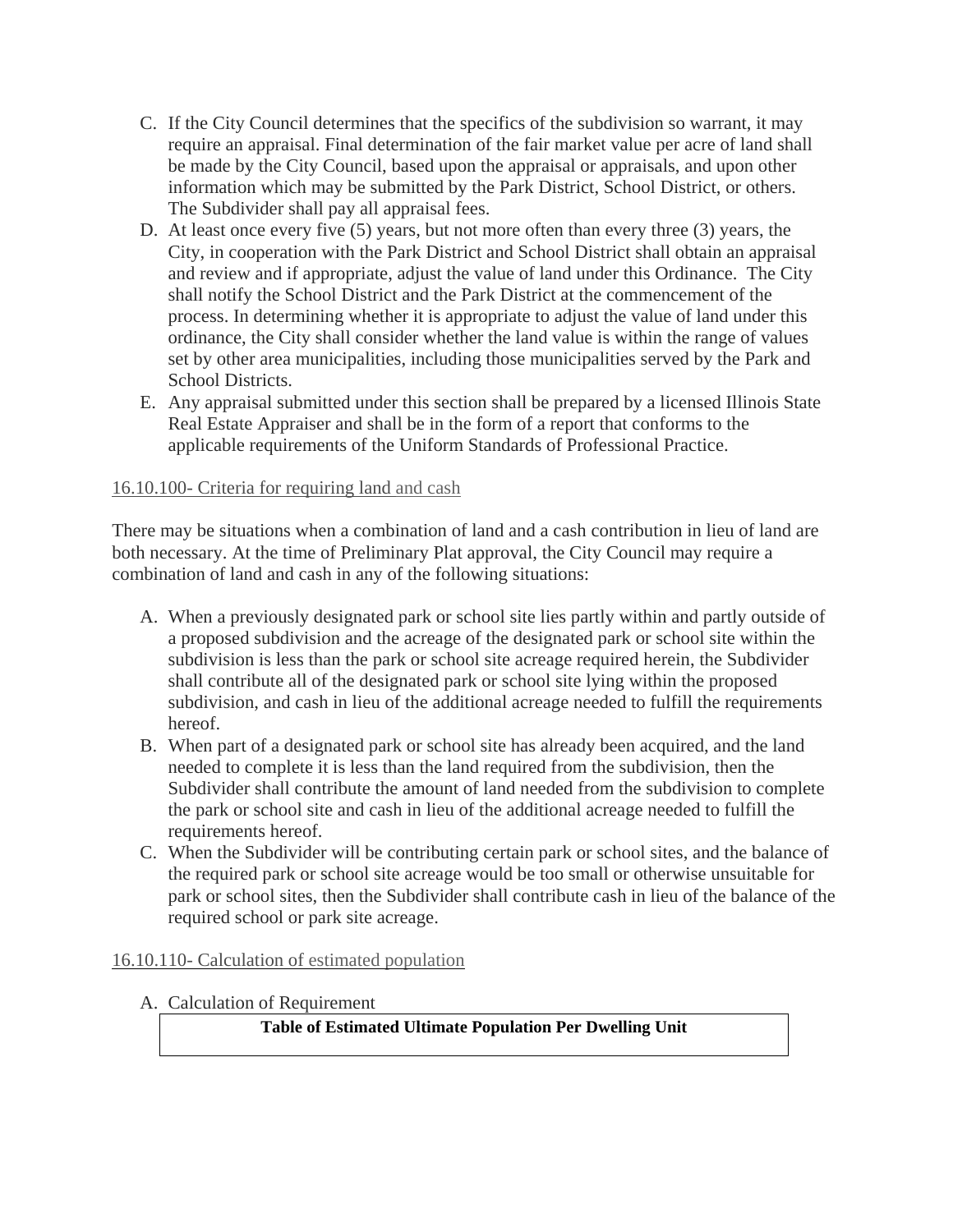|                                                                                        | Elementary | Middle        | <b>High School</b> |                     |  |  |  |  |
|----------------------------------------------------------------------------------------|------------|---------------|--------------------|---------------------|--|--|--|--|
| Type of Unit                                                                           | Grades K-5 | Grades 6-8    | Grades 9-12        | Total<br>Population |  |  |  |  |
|                                                                                        | 5-10 years | $11-13$ years | 14-17 years        |                     |  |  |  |  |
| Detached Single Family                                                                 |            |               |                    |                     |  |  |  |  |
| 2 bedroom                                                                              | 0.136      | 0.048         | 0.020              | 2.017               |  |  |  |  |
| 3 bedroom                                                                              | 0.369      | 0.173         | 0.184              | 2.899               |  |  |  |  |
| 4 bedroom                                                                              | 0.530      | 0.298         | 0.360              | 3.764               |  |  |  |  |
| 5 bedroom                                                                              | 0.345      | 0.248         | 0.300              | 3.770               |  |  |  |  |
| <b>Attached Single Family (Townhomes)</b>                                              |            |               |                    |                     |  |  |  |  |
| 1 bedroom                                                                              | 0.000      | 0.000         | 0.000              | 1.193               |  |  |  |  |
| 2 bedroom                                                                              | 0.088      | 0.048         | 0.038              | 1.990               |  |  |  |  |
| 3 bedroom                                                                              | 0.234      | 0.058         | 0.059              | 2.392               |  |  |  |  |
| 4 bedroom<br>$\bullet$                                                                 | 0.322      | 0.154         | 0.173              | 3.145               |  |  |  |  |
| Multi Family (Condo/Apartment)                                                         |            |               |                    |                     |  |  |  |  |
| Efficiency<br>$\bullet$                                                                | 0.000      | 0.000         | 0.000              | 1.294               |  |  |  |  |
| 1 bedroom<br>$\bullet$                                                                 | 0.002      | 0.001         | 0.001              | 1.758               |  |  |  |  |
| 2 bedroom                                                                              | 0.086      | 0.042         | 0.046              | 1.914               |  |  |  |  |
| 3 bedroom                                                                              | 0.234      | 0.123         | 0.118              | 3.053               |  |  |  |  |
| Source: Illinois School Consulting Service/Associated Municipal Consultants Inc., 1996 |            |               |                    |                     |  |  |  |  |

The "Table of Estimated Ultimate Population Per Dwelling Unit" shall be used to calculate the amount of required park and school site land and cash contributions in lieu thereof. It is recognized that population density, age distribution, and local conditions change over time, and that, therefore, the table is subject to periodic review and amendment as necessary.

B. Objection

A written objection to "The Table of Estimated Ultimate Population Per Dwelling Unit" may be filed by the Subdivider, or by the School or Park District, prior to City Council approval of the Preliminary Plat. The City shall notify the School District and the Park District of any objection and shall provide the School District and Park District at least ninety (90) days to file their own response. Such objection shall include a demographic study showing the estimated ultimate population to be generated by the subdivision. Final determination of the estimated ultimate population shall be made by the City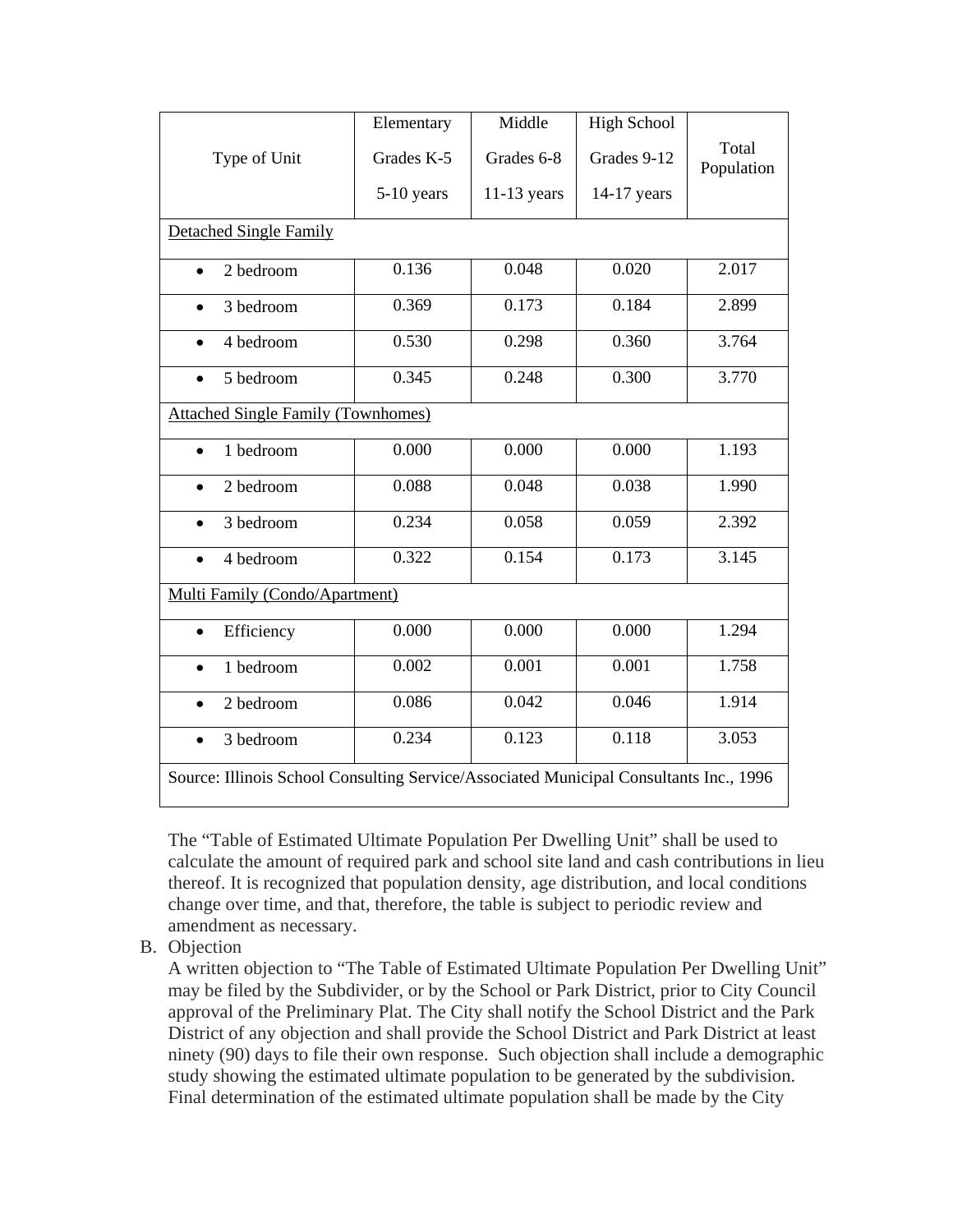Council at the time of Preliminary Plat approval.

C. Credit for Existing Lots and Dwellings

A credit to the estimated population shall be granted as follows:

- 1. Existing Subdivided Lots: Lots previously subdivided for residential use, pursuant to a Subdivision Plat previously approved by the City of St. Charles and previously recorded with the County Recorder of Deeds, shall receive a credit calculated as a reduction of one residential unit per existing subdivided lot located wholly within the proposed subdivision.
- 2. Existing Lots of Record: Portions of previously subdivided lots that were lawfully conveyed as Lots of Record prior to September 17, 2012, provided said Lots of Record meet the minimum lot width and area requirements of the applicable zoning district in which it is located, shall receive a credit calculated as a reduction of one residential unit per existing Lot of Record located wholly within the proposed subdivision.
- 3. Existing Residential Dwellings: Existing residential dwellings shall receive a credit calculated as a reduction of the estimated population for the dwelling based upon the formulas within this chapter. A credit shall not be granted under sections 1 and 2 above for any lot receiving a credit for an existing dwelling under this section.
- D. Institutional Uses

A "Nursing Home" or "Assisted Living Facility", as defined in Title 17 of the City Code, and similar institutional uses, shall not be considered residential dwellings, and therefore units or rooms within such facilities shall not be included in the calculation of estimated population.

### 16.10.120- Reservation of land

- A. Park or school dedication sites shall be considered public land for purposes of this chapter. All dedication sites shall be designated as a lot on the Final Plat of Subdivision. The lot shall be identified as a park or school site, with a notation that the property is to be conveyed as public land in accordance with this Title.
- B. Whenever the St. Charles Comprehensive Plan, or the standards of the City, School District, or Park District call for a school or park site within a subdivision larger than the required land contribution, the land needed in addition to the required contribution shall be reserved on the final plat for subsequent purchase by the City, Park District, or School District. The City, Park District, or School District shall acquire the land so designated by purchase or commence proceedings to acquire such land by condemnation within one year from the date of recording of the final plat; if the land is not so acquired or condemnation proceedings are not so commenced within said one year period, the land so designated may then be used by the owners thereof in any other manner consistent with the St. Charles Municipal Code and compatible with said subdivision.

## 16.10.130- Condition of park and school sites

Land Improvements within the subdivision adjoining park and school sites shall be provided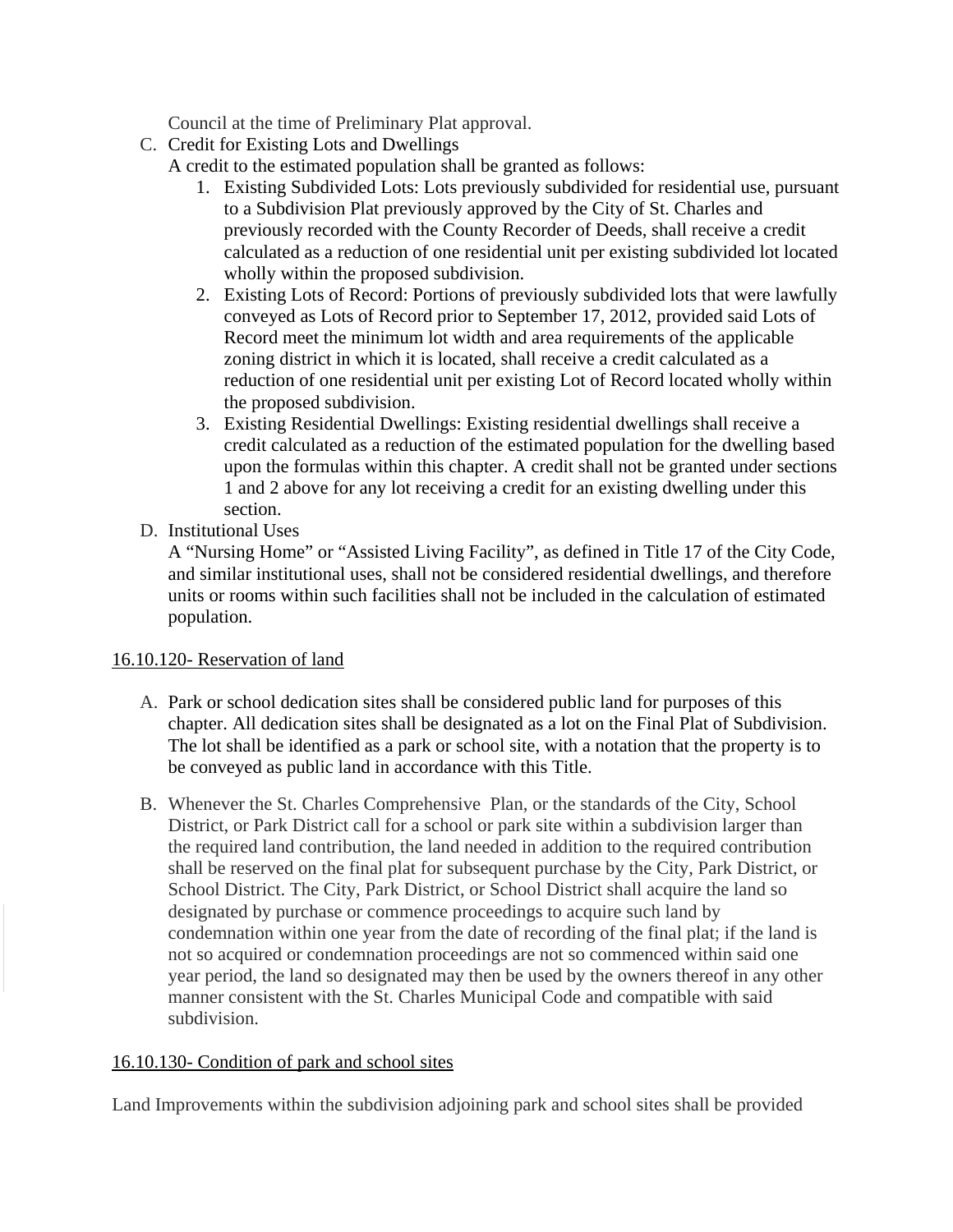and paid for by the Subdivider. In addition, park and school sites shall be fine graded, provided with a minimum of six (6) inches of topsoil, and seeded as part of the required land improvements, unless otherwise permitted by the City Council. All land improvements within the boundaries of park and school sites shall be completed prior to conveyance of the site. Installation of adjacent parkway improvements (including sidewalks, parkway trees, and street lighting) may be deferred until construction of the adjacent street is completed.

#### 16.10.140 - Time of conveyance

The park and school sites required herein shall be conveyed to the appropriate park or School District grantee following the recording of the Final Plat of Subdivision. The timing of the conveyance shall be mutually agreed to by the City, School or Park District, and the Subdivider, with due consideration for the project phasing and construction activity to occur on properties adjacent to the school or park site. In the event the Subdivider has not conveyed the school or park site in accordance with the agreed to timing of conveyance, the City may withhold the issuance of building permits for residential units within the subdivision.

#### 16.10.150 - Payment of general real estate taxes and agricultural rollback taxes

General real estate taxes and agricultural rollback taxes levied or which become due because of any conveyance, against the park or school site which is conveyed, shall be the responsibility and obligation of the grantor. Grantor shall furnish evidence of payment of these taxes or deposit the amount of those taxes in escrow with the title company furnishing the preliminary report of title, requiring payment of the taxes when they become due. After payment of the taxes, evidence of such payment shall be furnished to the grantee. The amount of any general real estate taxes and/or agricultural rollback taxes for the year of conveyance shall be pro-rated to the date of the delivery of deed. The amount of the general real estate and agricultural rollback taxes shall be based on the assessor's latest known rate, value, and equalizer, if any, for the land being conveyed.

#### 16.10.160 - Real estate conveyance requirements

All real estate conveyed to the School District or Park District pursuant to the provisions of this chapter is hereby designated "public land". The Subdivider shall furnish the grantee with a survey of the public land to be conveyed and a commitment for title insurance from a title company licensed to do business in the state of Illinois, in the amount of the fair market value of such public land. If within thirty (30) days of receipt of the commitment, the grantee objects in writing to defects in the title, the Subdivider shall have thirty (30) additional days from the date of delivery of such written objections to cure such defects. All deeds of conveyance pursuant to this ordinance shall be recorded, at the Subdivider's sole expense, in the office of the recorder of deeds of the county in question. All conveyances pursuant to this chapter shall be accompanied by an appropriate affidavit of title, and shall be by warranty or trustee's deed subject only to the following:

- A. Acts done or suffered by or judgments against the grantee, its successors and assigns;
- B. General taxes for the year of conveyance, and subsequent years;
- C. Zoning and building laws and/or ordinances;